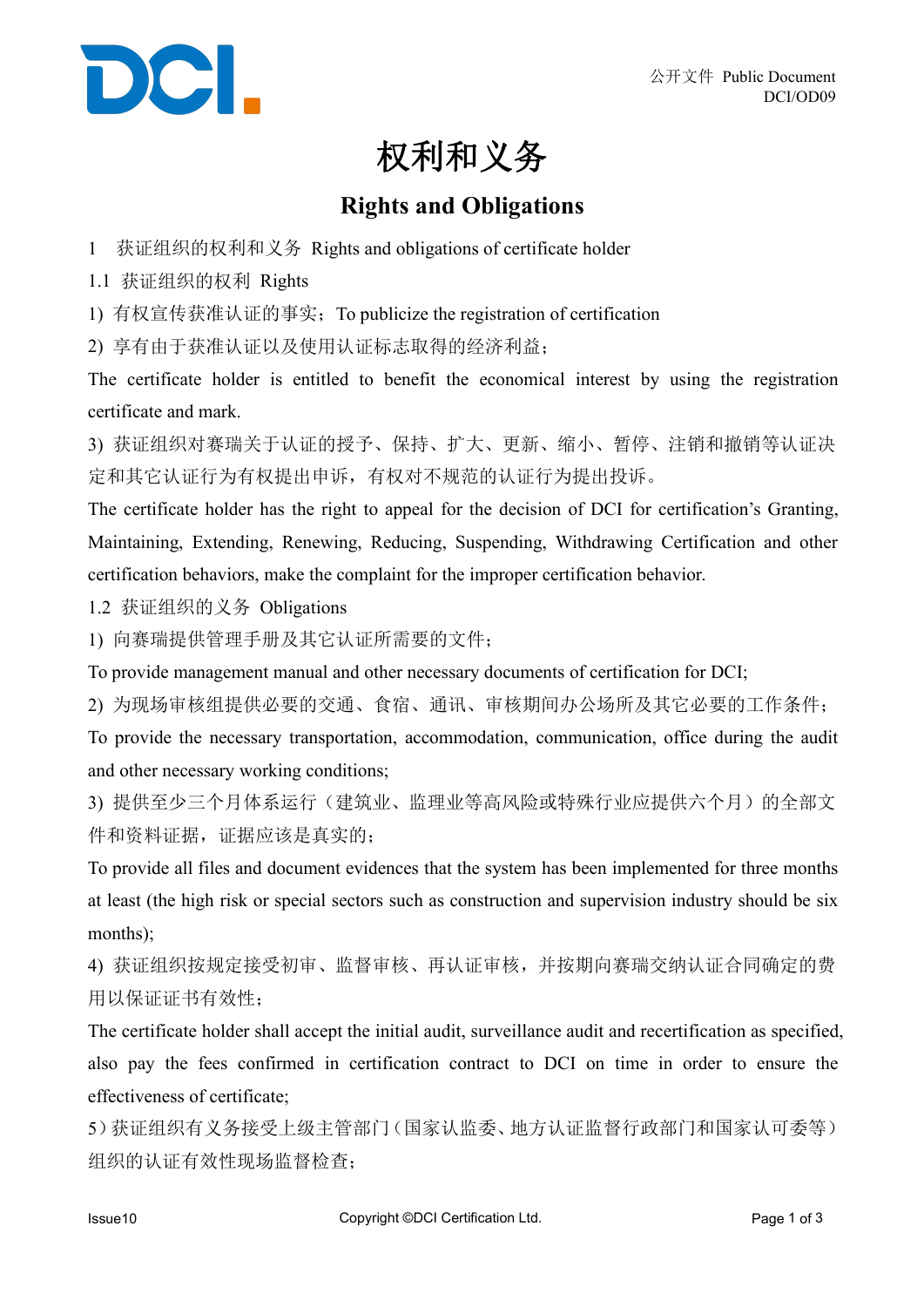## DCI.

The certificate holder shall accept the certification effectiveness on-site supervision which carry out by senior management department (such as CNCA, local certification supervision management department and National accreditation body etc.)

6) 获证组织有义务接受必要的赛瑞公司组织现场见证活动;

The certificate holder shall accept the necessary on-site witness activities organized by DCI.

7) 在证书有效期内,管理体系发生变更时,应在变更后的 30 天内及时通知赛瑞;

Within the effect period of certificate, the certificate holder shall notify DCI within the 30 days once the management system is changed;

8) 按照认证合同的规定接受赛瑞的定期认证监督,出现认证方案规定的重大问题及时通告赛 瑞,并立即停止使用认证证书和认证标志,同时停止有关认证内容的广告和宣传;

The certificate holder shall accept the periodic surveillance audit as the specified in certification contract. When the major problems regulated by certification project are found, it should be informed to the DCI timely and stop using certificate and certification mark/logo immediately as well as stop the advertisement and propagate with regard to the certification contents;

9) 希望注销认证证书时,书面通知赛瑞,将证书交还赛瑞,办理注销手续;

When the certificate holder requires withdrawing certificate, it shall notify DCI in writing and return the certificate, and implement de-certification procedures;

10) 认证证书被撤消后,停止使用认证证书和认证及认可标志并向赛瑞公司交还认证证书。 Certificate holder shall stop using the certificate and mark and return the certificate to our company when the certificate is withdrawn.

2 赛瑞的权利和义务 The rights and obligations ofDCI

2.1 赛瑞的权利 Rights

1) 通过审核证明不满足认证要求的,赛瑞有权不颁发认证证书、不允许获证组织使用赛瑞认 证标志,但应收取已经发生的认证活动费用。

When it is proved that the management system does not meet the certification requirements by audit, the DCI has the right to do not issue the certificate and permit certificate holder to use the certification mark in any method. But, it shall charge the produced fees.

2) 如获证组织管理体系、产品发生重大变化或异常情况时,赛瑞有权增加监督审核频次;

If the management system or products of certificate holder have major changes or abnormalities, DCI has the right to increase the frequency of surveillance audit.

3) 获证组织获准赛瑞认证后,如不按时支付年金和监督审核费,赛瑞有权暂停、撤销获证组 织的认证证书并要求获证组织停止使用并交还相关的认证证书和认证标志;